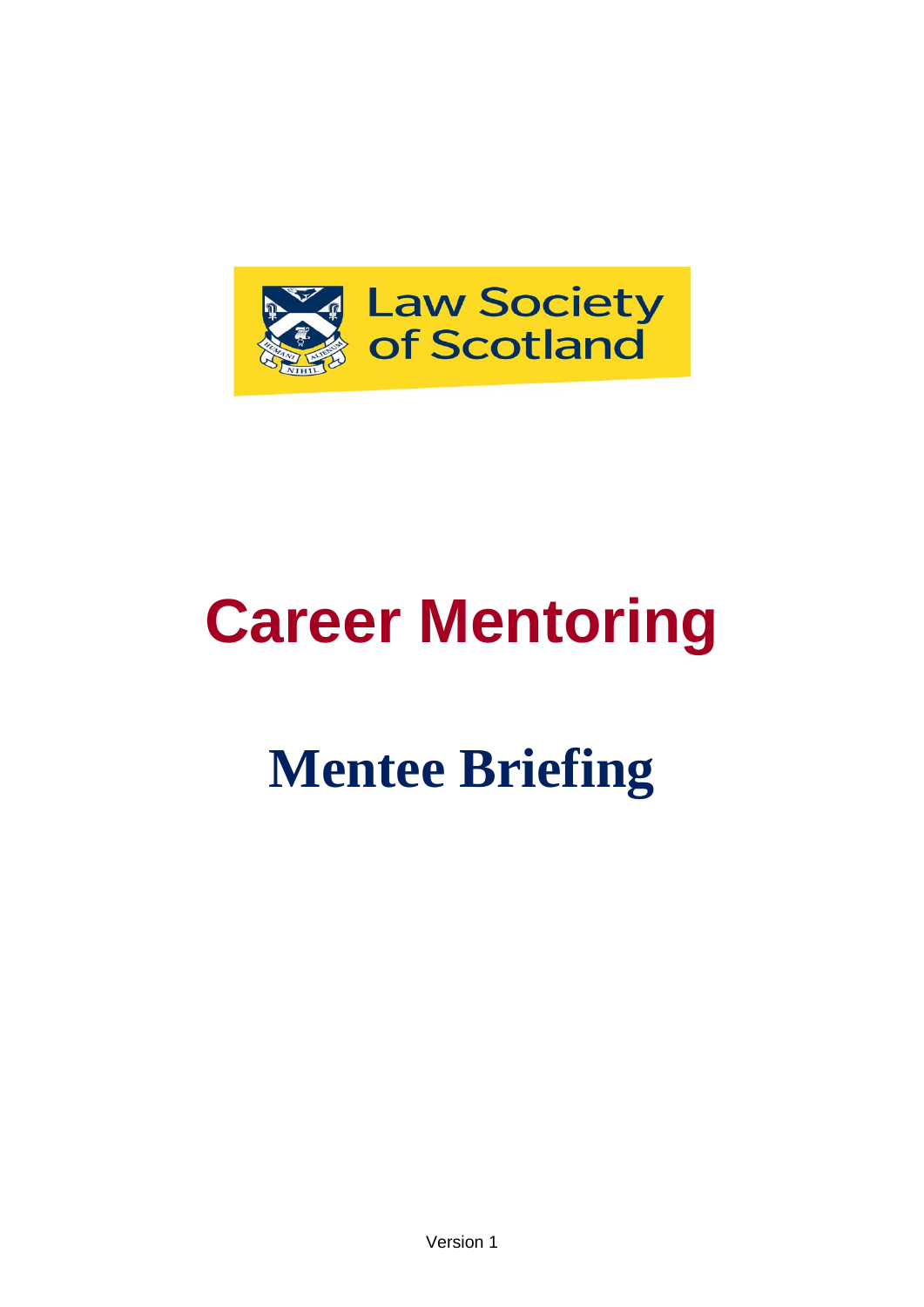

## **Table of Contents**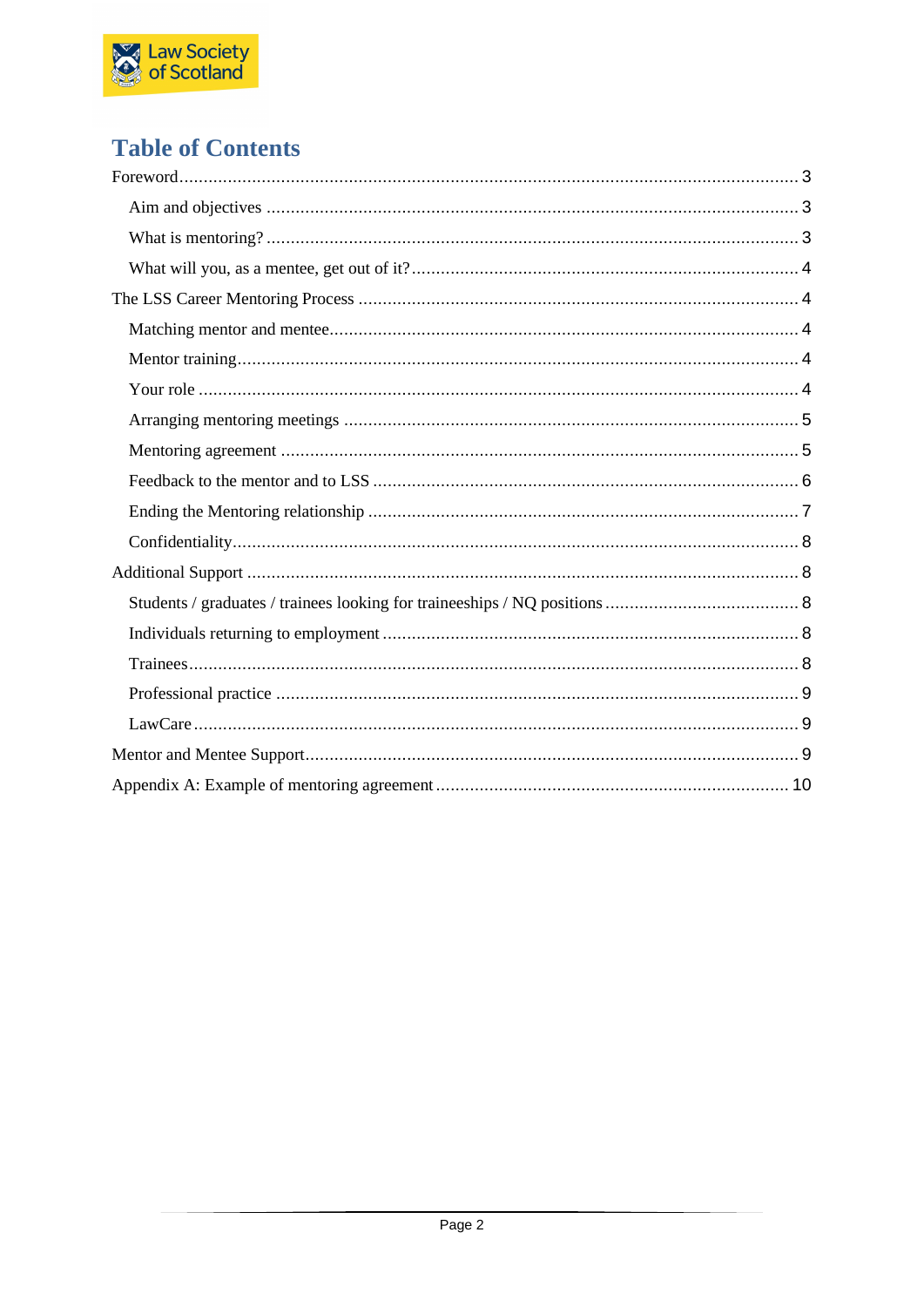

## <span id="page-2-0"></span>**Foreword**

Thank you for your involvement in our mentoring programme. Throughout the programme we will be keen to hear from you as to what is working well, and what could be improved. Please keep in touch with us by emailing [mentoring@lawscot.org.uk.](mailto:mentoring@lawscot.org.uk)

## <span id="page-2-1"></span>**Aim and objectives**

The aim of the scheme is to help students, trainees and solicitors manage and develop their careers and our main objectives are:

- Support mentees with goal setting and career management
- Encourage mentees to take responsibility for their own skills and career development
- Enhance the experience by accessing experienced solicitors' knowledge and expertise
- Provide information about different options and career paths
- Enabling mentors to "give back" to the legal profession and be role models for the next generation

## <span id="page-2-2"></span>**What is mentoring?**

The original 'Mentor' was a wise and trusted counsellor or adviser from Greek Mythology but mentoring is a term now used to describe a developmental relationship between colleagues, one of whom will (normally) be a more experienced practitioner.

Mentoring relationships facilitate personal and professional development through support, challenge and review. The role of mentors can involve:

- listening to concerns
- helping to see new perspectives
- identifying barriers and opportunities
- role modelling appropriate behaviour
- challenging assumptions and mind-set
- improving self-awareness
- challenging views and actions
- reviewing current practice
- helping to learn and to develop capabilities
- acting as an independent 'sounding board'

<span id="page-2-3"></span>**You should note that the mentor is not there to give you advice and instructions**. The mentor may in the course of the conversation share his/her experiences, he/she may offer suggestions or ideas and give you feedback, but it is your responsibility to take ownership for the solutions and outcomes of the mentoring conversation.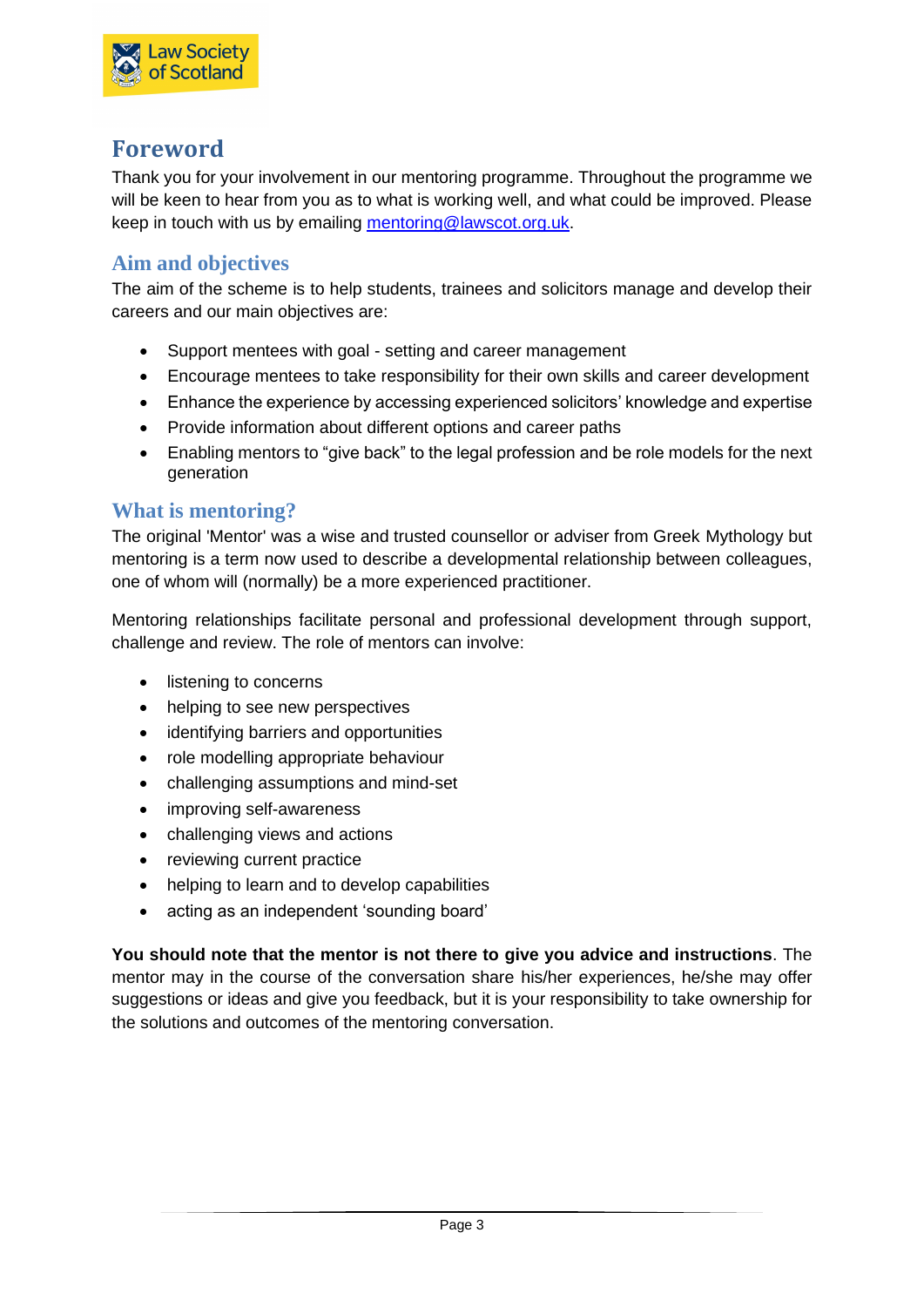

## **What will you, as a mentee, get out of it?**

The advantages of having a mentor can include:

- Help to clarify your career goals and ambitions
- Help with career planning and development
- Learning more about yourself and what may be holding you back
- Help to see yourself, your challenges, and your opportunities, from a new perspective
- Improving your self-confidence
- Receiving impartial guidance and encouragement
- The development of a supportive relationship
- Assistance with problem solving
- Professional development
- Increased network

## <span id="page-3-0"></span>**The LSS Career Mentoring Process**

## <span id="page-3-1"></span>**Matching mentor and mentee**

The LSS online mentor matching platform will provide a list of potential mentors, using a matching algorithm, depending on the information you provide in your profile therefore it is extremely important to enter as much relevant information as possible.

The mentee should then thoroughly research potential mentors using the information in their profiles and send a mentoring request to their chosen mentor. The mentor will then either accept or decline your request (providing an explanation if the request is declined) and if accepted, the mentor will contact you to arrange an initial meeting to agree development areas, arrange a meeting schedule and prepare a mentoring agreement. There is also an option to ask your potential mentor a question before selecting them.

#### <span id="page-3-2"></span>**Mentor training**

We believe that it is very important that our mentors are well trained and prepared for their mentoring assignments therefore all of our mentors will have attended a 1-day mentoring training course with The Law Society of Scotland in association with Get The Gen .

## <span id="page-3-3"></span>**Your role**

It is important that you are well prepared for mentoring.

The mentoring is for your benefit and so you should ensure that you communicate your needs and expectations to your mentor. Before your first meeting you should:

- Consider what you hope to gain from the mentoring
- Be clear on what areas you would like to cover in the mentoring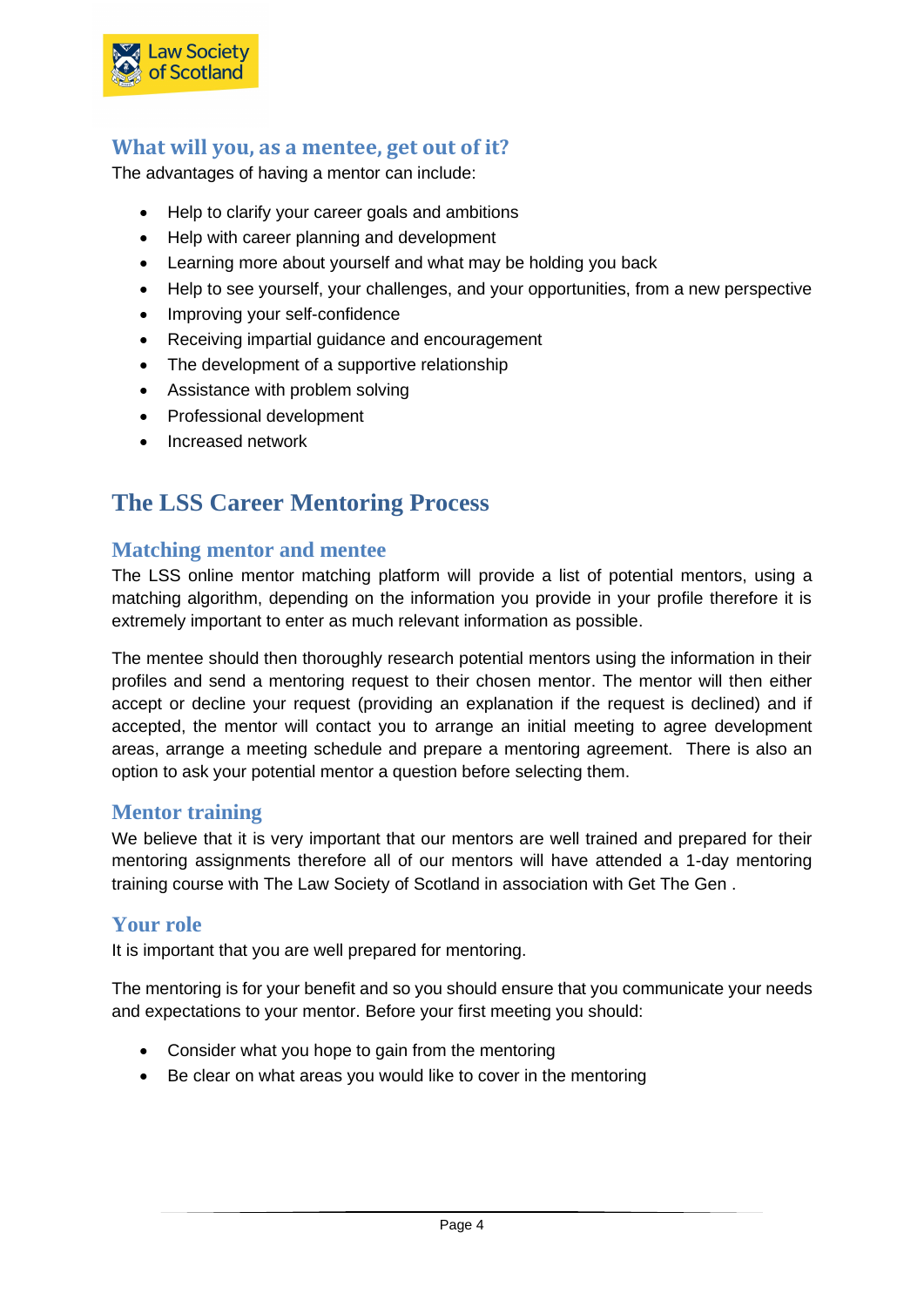

To get the most out of the mentoring relationship you should

- Ensure you are motivated to develop and grow
- Be open in your communication
- Take ownership and responsibility for the outcomes of the conversations
- Take action as agreed in the sessions
- Reflect on the learning you experience
- Give feedback to the mentor on you experience of the mentoring, the mentor's style and the effectiveness

You will want to prepare for each meeting so that you both get best use of your time.

- Ensure you are in a 'good place' to concentrate on discussing and exploring your development areas
- Review the agreed objectives for the mentoring
- Review your meeting notes from previous sessions
- Review your progress since the last meeting
- Be at the meeting point in good time

#### <span id="page-4-0"></span>**Arranging mentoring meetings**

You will need to agree with your mentor how often, when, and where you will meet. We would recommend committing to a regular arrangement, such as one meeting a month. The meetings should primarily be face-to-face.

- Meeting for an hour once a month is thought to be a suitable norm, but you are free to agree a timetable with your mentor and to change it by agreement when that is appropriate
- Your meeting place will usually need to be away from your workplace. It could be at the mentor's office, a quiet corner of a coffee shop / cafe / hotel lounge, or through prior arrangement at the Law Society offices. You will need to consider comfort and confidentiality for both of you
- It will not usually be possible to hold mentoring meetings in normal working hours. Your commitments and those of the mentor will therefore influence timing. Lunch times may be appropriate for most meetings. Others could be just before or just after work

#### <span id="page-4-1"></span>**Mentoring agreement**

We have created a short "Mentoring Relationship Understanding" document. This is intended to be a short outline of what the mentor and mentee is expecting from each other. It should be used in the first session to write-up your shared understanding of the relationship.

<span id="page-4-2"></span>See the form in appendix A. This form is available in softcopy from [mentoring@lawscot.org.uk](mailto:mentoring@lawscot.org.uk).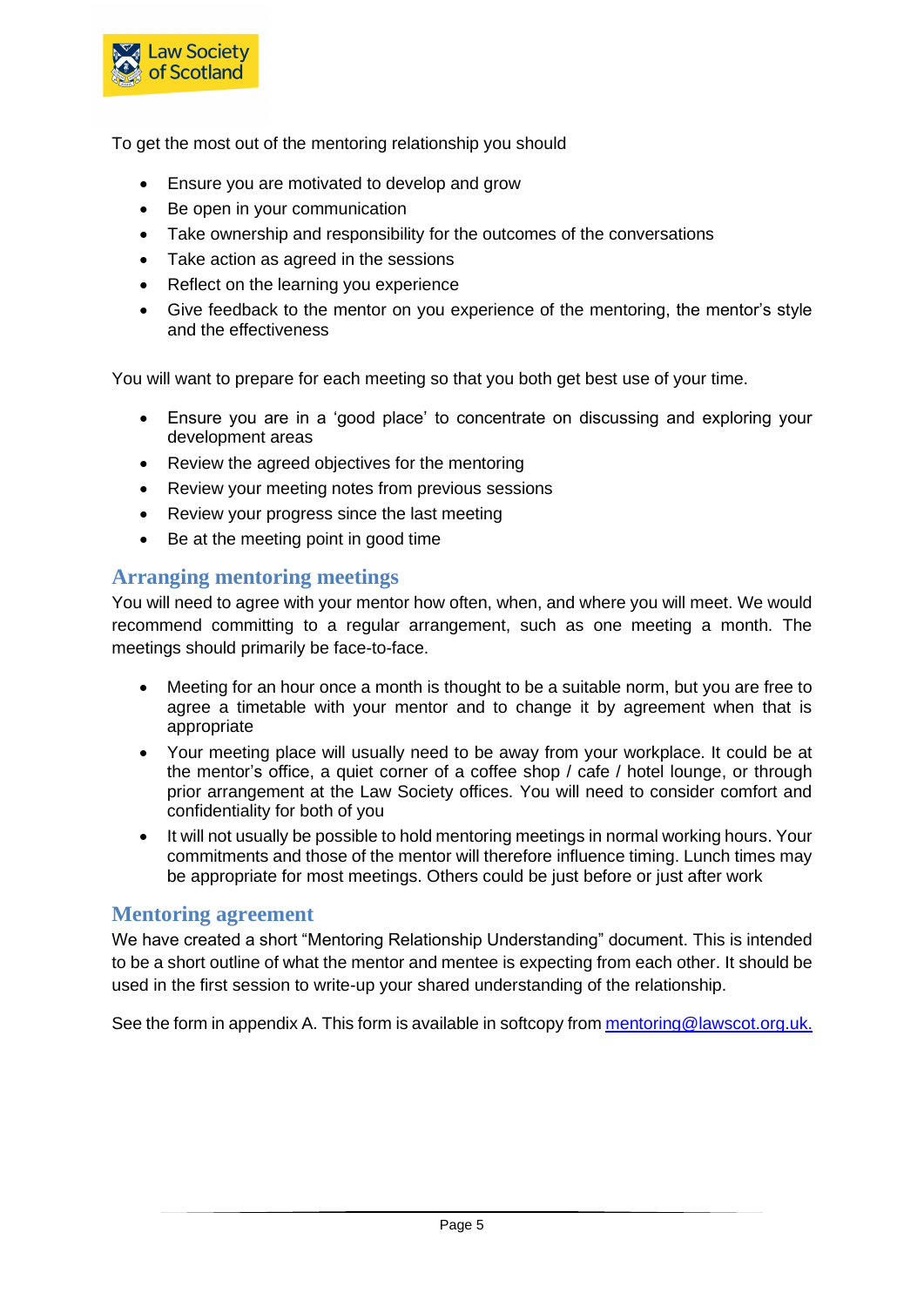

## **Feedback to the mentor and to LSS**

As a mentee you should review the progress of your mentoring relationships at regular intervals.

Ask yourself questions such as:

- Am I progressing well towards my objectives?
- Am I able to identify progress as a result of the mentoring support?
- Do I feel that my mentoring is effective? What is working well? What isn't?
- Are the practical arrangements working well?
- Am I enjoying this?

Be prepared to give feedback to the mentor on how you feel your development is progressing and on his/her style and approach on a regular basis.

<span id="page-5-0"></span>The Law Society of Scotland is not expecting to be informed about the content of the conversations, but in order to evaluate the success and effectiveness of our mentoring programme we will be asking for updates on a regular basis from both mentors and mentees in terms of how well the mentoring relationship is working. We may also ask the mentor and mentee if they will be willing and able to offer examples of successes and recommendations that we can use in our marketing of the service.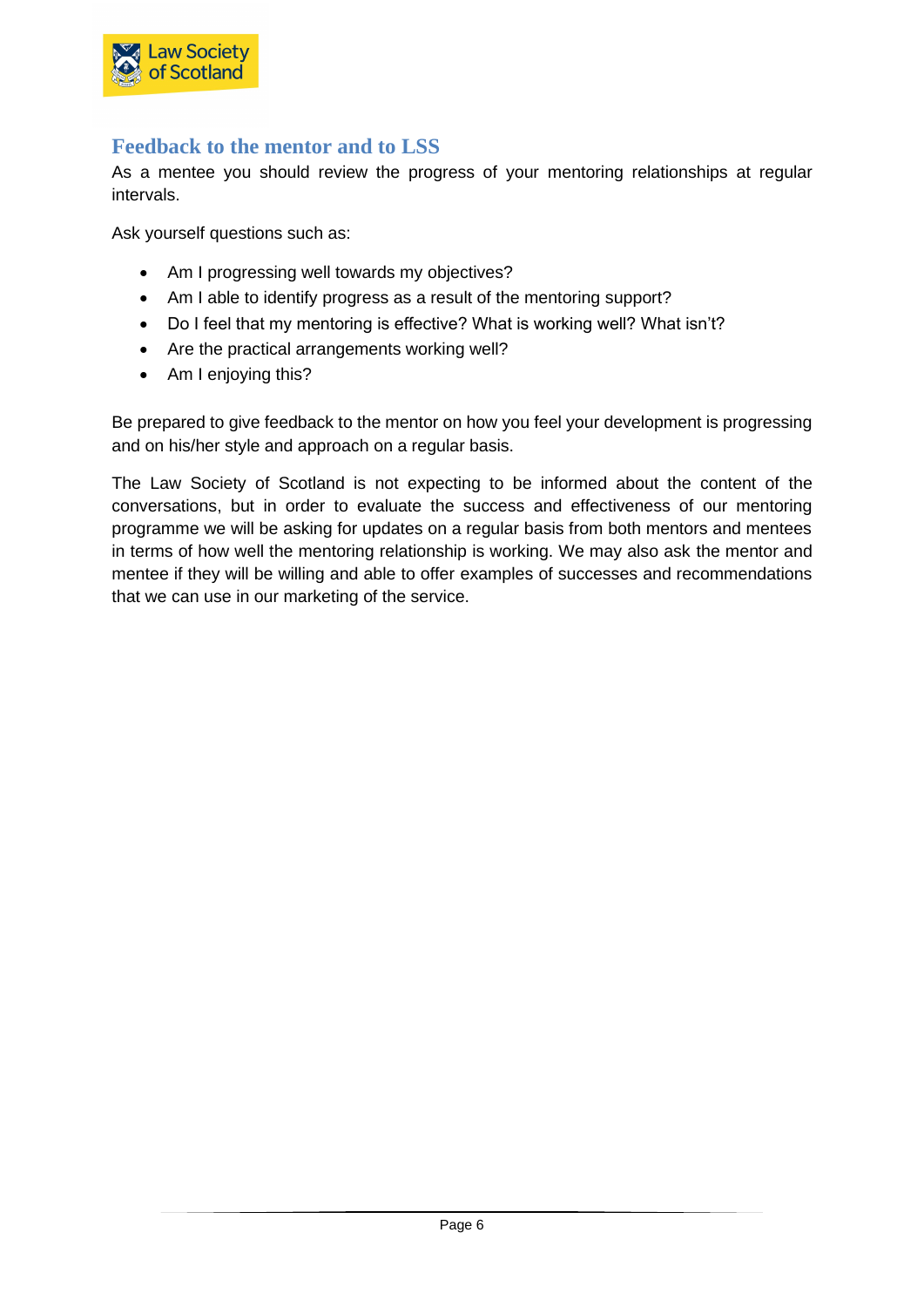

## **Ending the Mentoring relationship**

#### *Manage expectations*

The mentor will discuss at the outset the expected length of your mentoring relationship. This is likely to depend on what you want to achieve and can be changed by mutual agreement if the circumstances change.

Generally, we would expect the relationship to last no less than one year, and could last far longer if both parties continue to find it beneficial and productive.

We suggest that you agree an initial end-date such as after one year, with the understanding that if you both agree the relationship may continue.

#### *"Job done" ending*

If you achieve the objectives within a shorter timer than originally planned, celebrate your success and end the relationship on a high. Alternatively, you may agree together to a new set of objectives and continue the mentoring relationship. We would however suggest some caution in the latter case. Ask yourself whether you are continuing just because it is comfortable and convenient? Would you benefit from getting a different perspective from another mentor?

#### *"No-fault" ending*

There can be a number of reasons for ending the relationship before the objectives have been achieved:

- Practical changes in circumstances
- Changes in priorities or commitments
- The chemistry is not good
- The relationship is not achieving its objectives.

Either party should always have the option to end the relationship on a "no-fault", "no-blame" basis. To avoid awkwardness, we encourage the mentor and mentee to discuss at the beginning how you will end the mentoring relationship e.g. how you will let each other know. It is better to be honest and stop, rather than labour on.

<span id="page-6-0"></span>There may also be other alternative sources of support that suits your needs. You are welcome to consult with the LSS Mentoring team if this is the case (see Additional Support section below)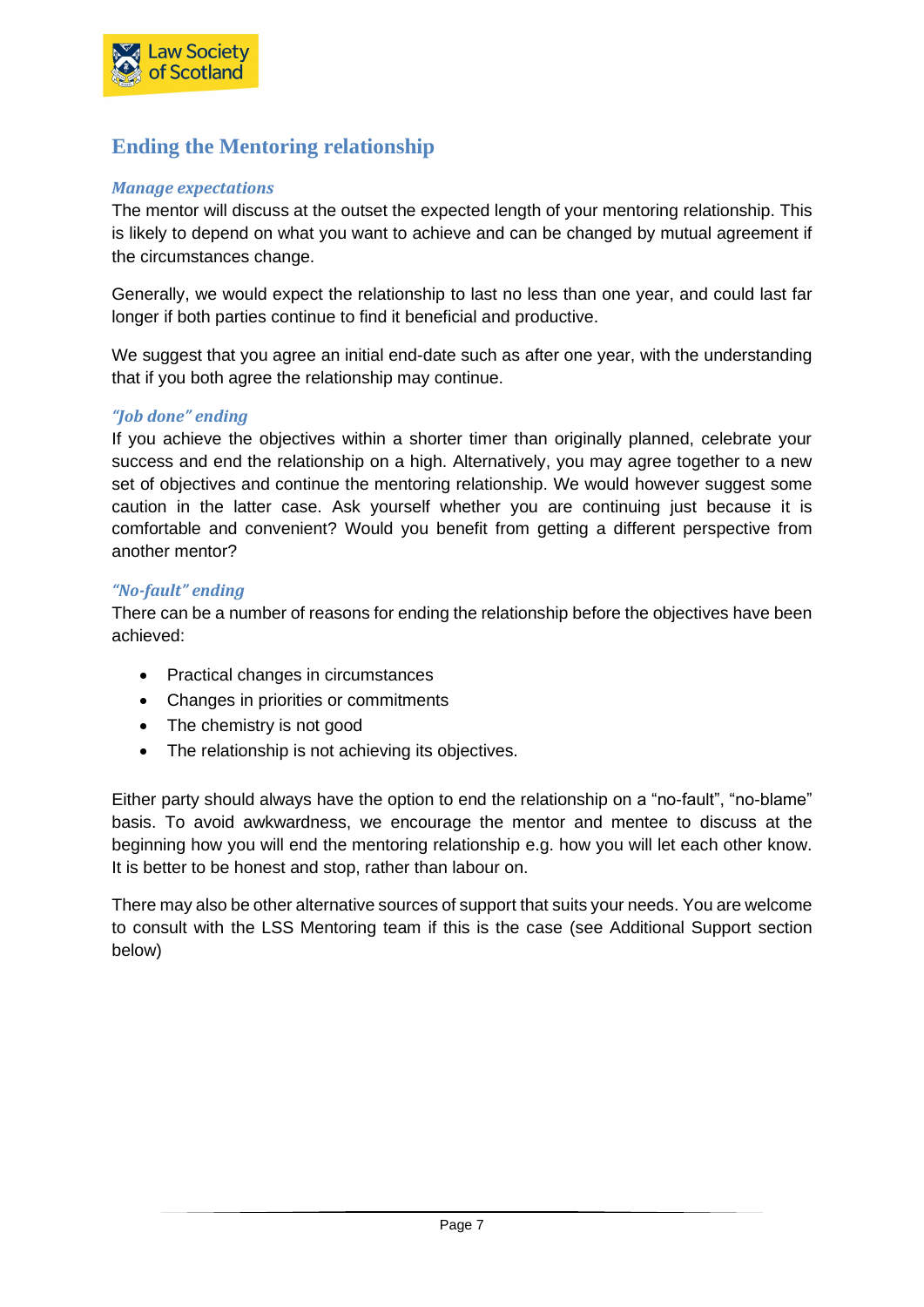

## **Confidentiality**

To be effective and enjoyable the relationship between mentor and mentee needs to be based on trust and confidentiality. Building trust takes time, but both parties must be comfortable as they share information. Confidentiality parameters should therefore be discussed at the outset of the mentoring relationship.

As a guideline we suggest that the agreement should be that the conversations remain confidential unless it is explicitly agreed between the parties or if the mentor or mentee believes there is convincing evidence of serious danger to the mentor, mentee or others if the information is withheld. This is in line with The European Mentoring and Coaching Council's Code of Ethics as referred to below.

## <span id="page-7-0"></span>**Additional Support**

## <span id="page-7-1"></span>**Students / graduates / trainees looking for traineeships / NQ positions**

The LSS Education, Training & Qualifications team can provide one-to-one support and advice for individuals looking for traineeships or NQ positions. If you would like to receive more help and advice on this, please contact the mentoring team by email [mentoring@lawscot.org.uk](mailto:mentoring@lawscot.org.uk) or call 0131 476 7907 to speak to a member of team ETQ.

## <span id="page-7-2"></span>**Individuals returning to employment**

If you are returning to work after a period of unemployment and you have questions relating to your practising certificate, or restrictions in what you can do, please contact the Registrar's team at the Law Society of Scotland: [registrar@lawscot.org.uk](mailto:registrar@lawscot.org.uk) or call 0131 476 7902.

## <span id="page-7-3"></span>**Trainees**

If there is an issue in relation to the traineeship itself, please contact the Trainee Support Service. The Society provides a dedicated help and support service specifically aimed to meet a trainee's needs.

Trainees can contact the Society to discuss any issue you might have with your traineeship on a confidential or anonymous basis. An experienced member of staff will be able to offer you guidance, advice and assistance should you need help in dealing with issues or difficulties affecting your traineeship.

The Society aims to assist, whether you, as a trainee, is seeking formal intervention or simply looking to discuss the issue without formal action being taken. We have helped many trainees who have not wished to identify themselves or their employer, but the Society is unable to intervene directly if not made aware of the name of the individual, firm or organisation.

The Society's Admissions Sub Committee has the power to intervene in training contracts if, after investigation, it is thought necessary.

Katie Wood, a manager in the Society Registrar's team and Secretary to the Admissions Sub Committee, is the Society's contact for any trainee who is looking for help, support or advice on their traineeship. She can also refer individual cases to the committee if appropriate.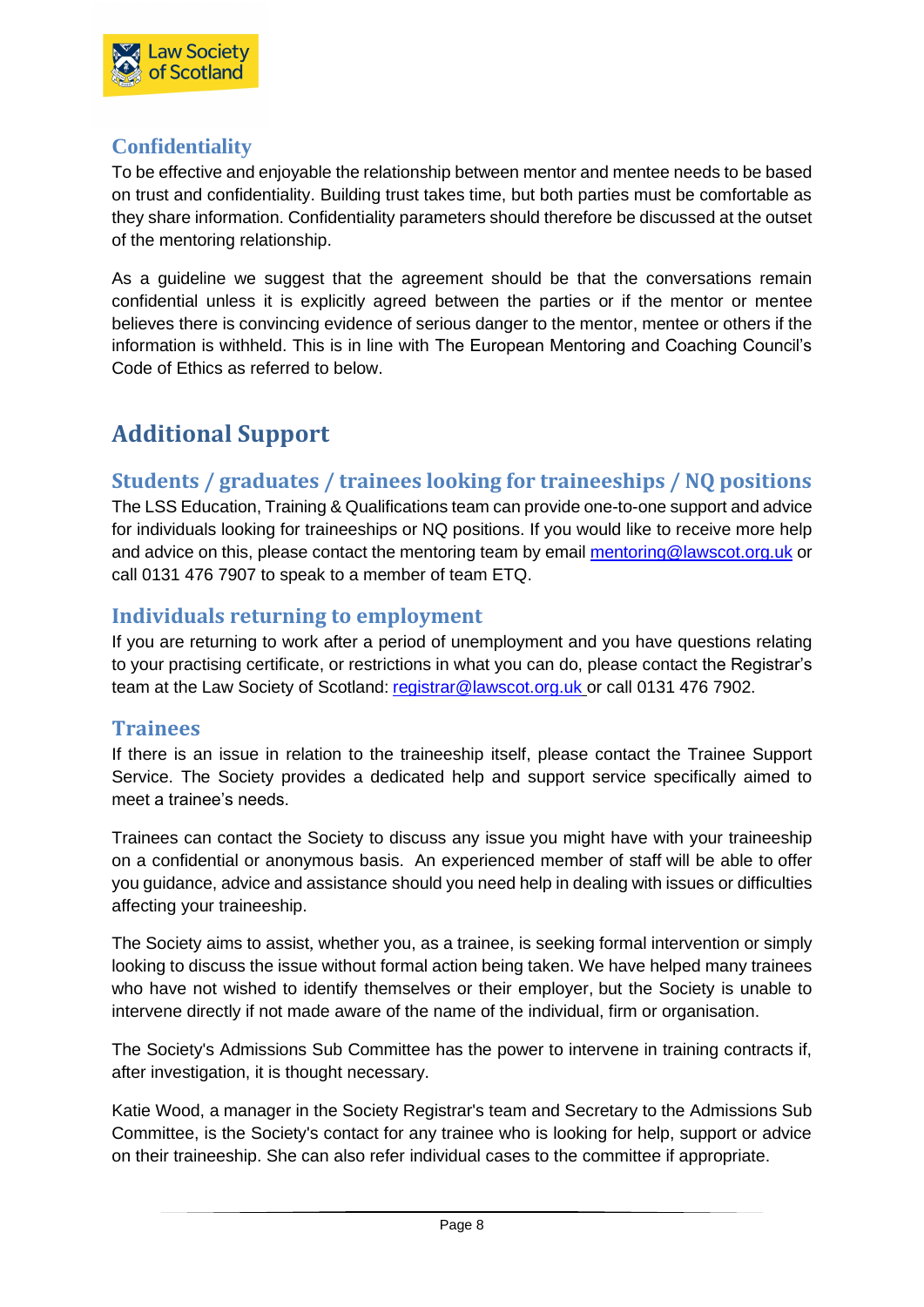

For additional information, please contact **katiewood@lawscot.org.uk** or phone 0131 476 8162.

## <span id="page-8-0"></span>**Professional practice**

If you require any assistance with any query related to rules, guidance or any related item please contact the Professional Practice team on 0131 476 7903 and one of the team will be happy to take your call and assist you.

#### <span id="page-8-1"></span>**LawCare**

LawCare is an advisory and support service designed to help lawyers, their immediate families and their staff to deal with issues such as stress, depression, addiction, eating disorders and related emotional difficulties.

The service is free and entirely confidential. Although LawCare is funded by professional bodies, it will not, in any circumstances, report back to those bodies about any calls received.

If you are dealing with any of the issues outlined above, please contact LawCare to discuss their problems on 0800 279 6869 or visit [www.lawcare.org.uk.](http://www.lawcare.org.uk/)

## <span id="page-8-2"></span>**Mentor and Mentee Support**

If you are experiencing any issues, challenges or problems relating to the mentoring programme itself please contact Lyndsey Thomson on 0131 476 8143 or email [mentoring@lawscot.org.uk.](mailto:mentoring@lawscot.org.uk)